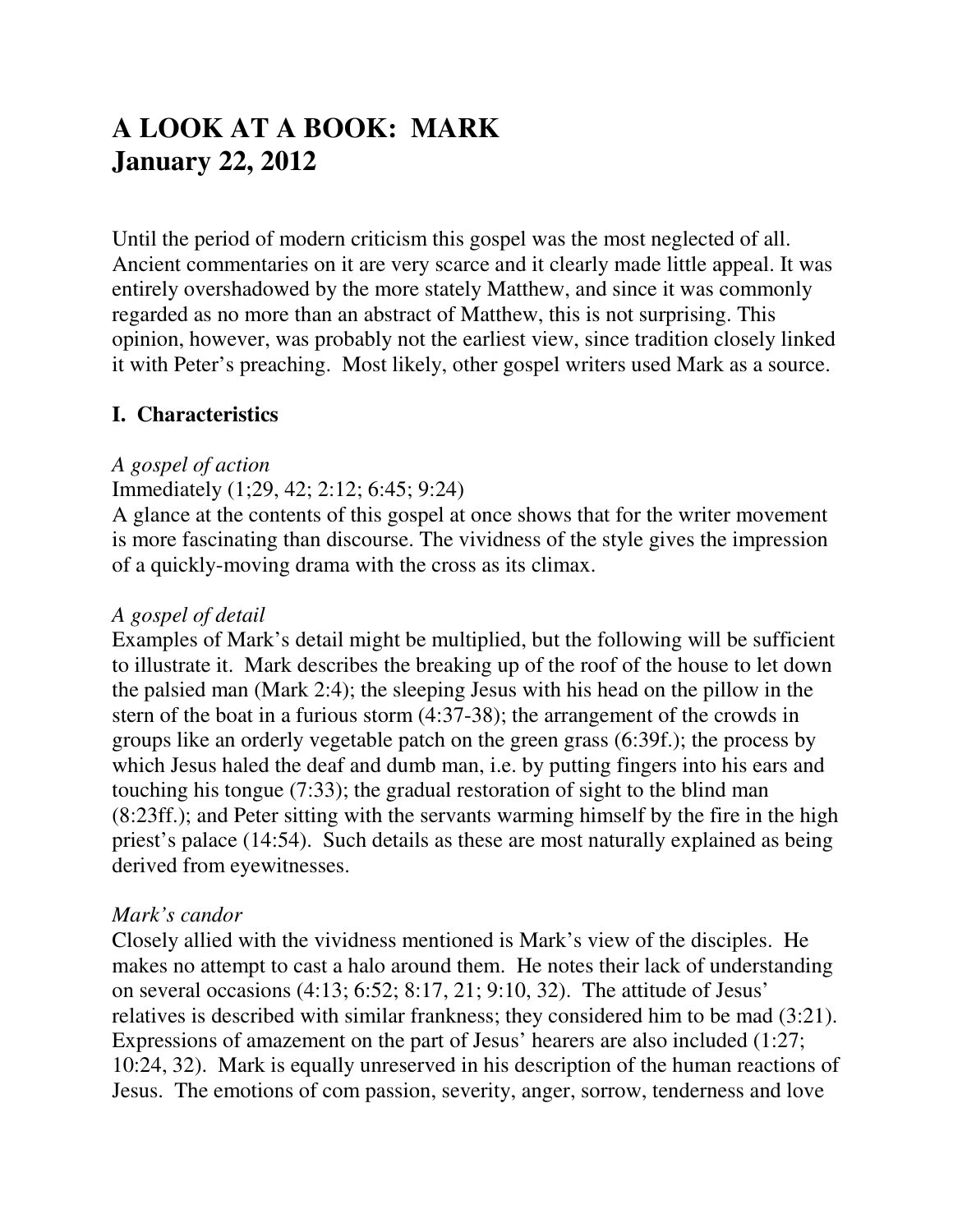are all in turn attributed to him (1:41 [compassion], 43 [stern]; 3:5 [anger]; 8:12 [sigh], 33 [rebuke]; 10:14 [indignant], 16 [tender], 21[love]). There is no doubt that this is a gospel of Jesus Christ, the Son of Man, as well as the gospel of Jesus Christ, the Son of God (1:1).

## *Mark's portrait of Jesus*

Son of God  $(1:1)$  – Since the gospel describes Jesus by means of this title in its opening words, it must be assumed that it has some defining influence over the subsequent narrative, especially as the title occurs five times elsewhere in this gospel. This view of Christ is not developed in a doctrinal sense, but it is worked out in his divine activity. He possesses power over all types of illness and casts out evil spirits with irresistible authority. He stills storms with a word and thus shows his power over nature. When he dies, a pagan Roman centurion describes him as God's son (15:39).

Son of Man – It should be noted that all the evangelists record sayings in which the title occurs, always on the lips of Jesus himself. The problem is whether Jesus was referring to himself or to someone else, and whether he was using the title in a Messianic sense. Mark often records Jesus urging silence upon people who have observed his powerful works. It is certainly undeniable that Jesus did not make any open declaration of his Messiahship (messianic secret, 1:25, 34; 3:12; 9:30; 9:9). Jesus could not accept the term "messiah" for two reasons: (1) the Jewish messiah was a political figure destined to liberate God's people; (2) the Jewish messiah lacked the concept of divinity.

The Redeemer – In one of Mark's Son of Man passages, Jesus declares that his purpose was to be a ransom for many (10:45). Mark devotes a greater proportion of space to the passion narrative than any other of the gospels. Such an outlook is in full accord with the emphasis on the cross in primitive Christianity, as the early preaching and theology conclusively show (e.g., 1 Corinthians 15:3ff; Philippians 2:5-11; 1 Peter 2:21ff.).

The book predicts the passion three times (8:31; 9:31; 10:33f.).

His followers must also expect to suffer (8:34ff.; 10:38f.). Perhaps the sign he was writing to a persecuted church in Rome.

The Healer – Mark includes a number of incidents in which Jesus is described as performing miracles of healing. This is clearly an important part of his total portrait.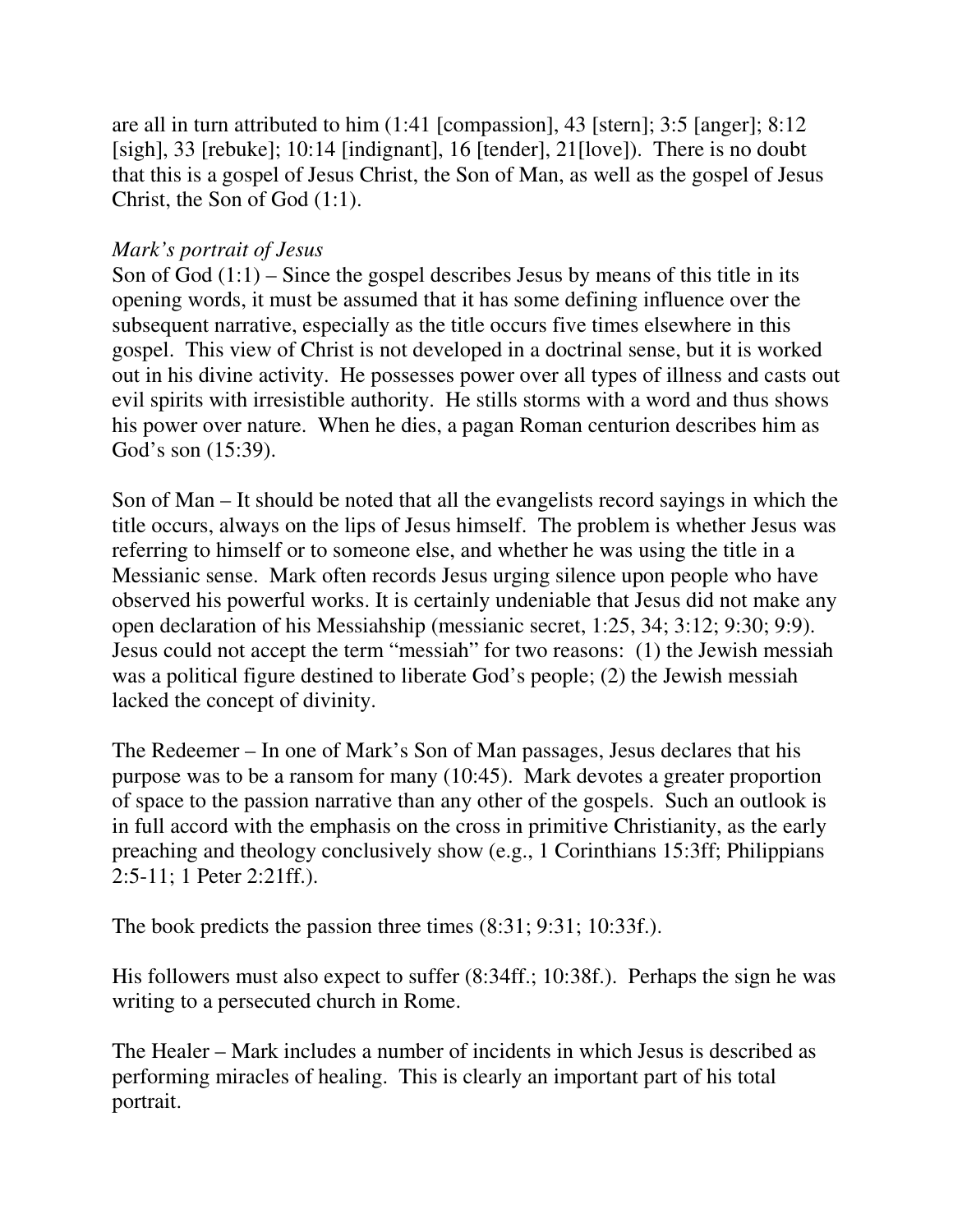## **II. Purpose**

In his opening sentence, Mark declares his intention of writing what he calls a "gospel," an account of the good news about Jesus Christ, the Son of God. The cross and resurrection were the central features of the Christian gospel. He omits birth narratives and accounts of Jesus' early life. The reader is at once confronted with Jesus, the Son of God, as a historical fact. Mark assumes his readers will know at once to whom he is referring.

## **III. Destination**

It is impossible to decide the original destination of this gospel with any certainty. Yet there are various indications which point to Gentile readers and some further evidence which supports the view that these Gentiles were in Rome.

Mark explains Palestinian customs. The Pharisaic custom of hand-washing and the general traditions regarding purification are explained in 7:3-4, and this would not have been necessary for a Jewish audience.

Some Aramaic expressions, which are retained in the text, are interpreted into Greek, and this seems to be evidence that Mark's readers would not otherwise have understood them. This point seems to rule out any possibility of Aramaic-speaking readers.

Latin expressions may be indications of Roman destination: legion (5:9, 15); denarius (6:37); census (12:14), Praetorium (15:16). Latin was the language of Rome.

There is a strong tradition that Mark wrote in Rome for Roman readers. Papias says that Mark was Peter's interpreter, and since traditionally Peter was martyred in Rome, this would mean that Mark may have spent some time there, too. Irenaeus also implies that Mark wrote after the deaths of Peter and Paul in Rome. On the other hand, Clement of Alexandria states that Mark wrote while Peter was still preaching the gospel in Rome. Although the traditions over dating conflict, those regarding the place of origin coincide.

The reference to Mark in 1 Peter 5:13 suggests Mark's connection with Rome, if "Babylon" is to be understood in this metaphorical sense.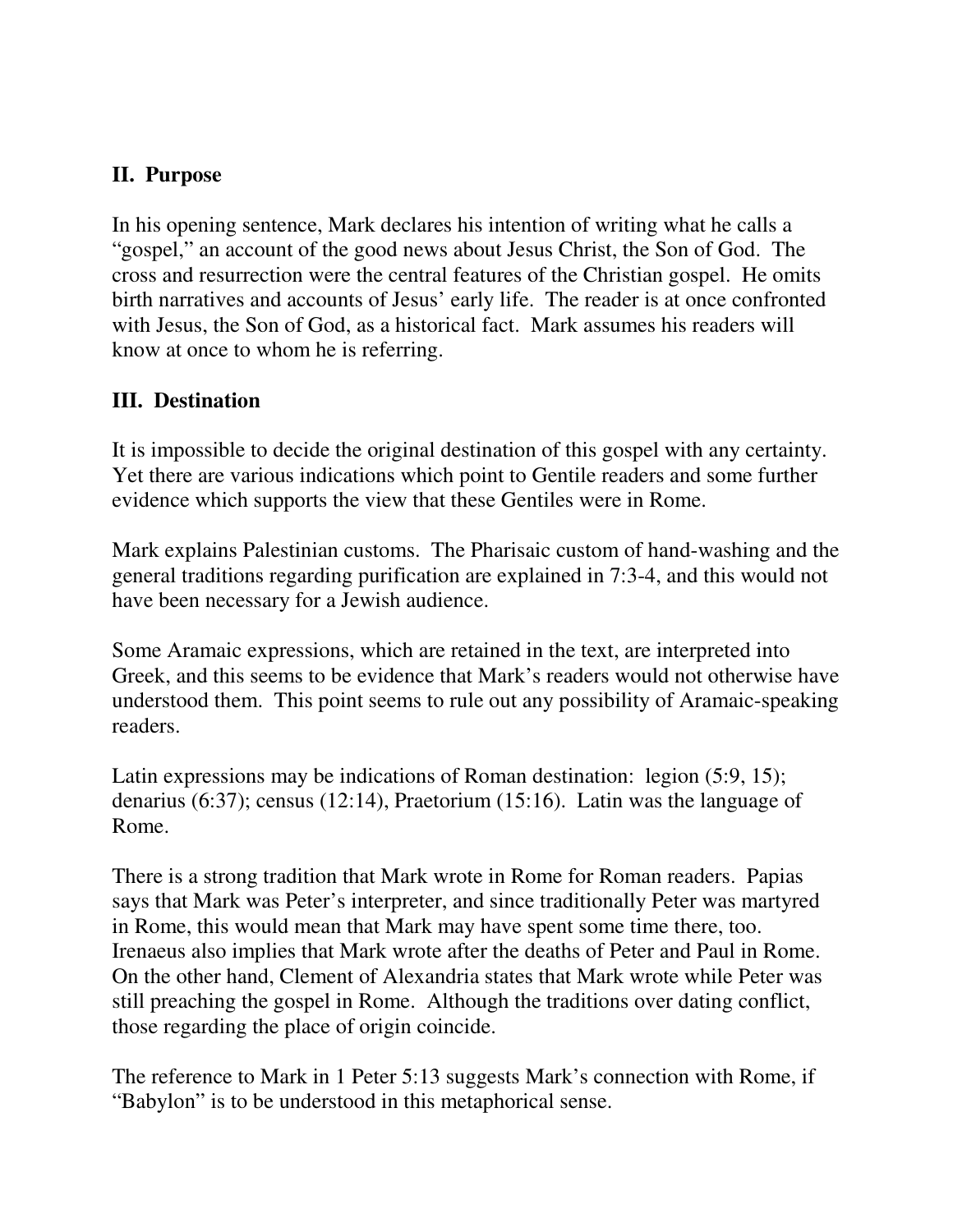There would seem to be considerable justification for the view that Mark is a Roman gospel designed for a Roman audience.

## **IV. Structure**

Mark was not intending to write a consecutive biography of Jesus. A problem, therefore, arises concerning what principle he adopted in the structure of his gospel. After an introduction, the narrative moves into the Galilean ministry (1:14- 6:13), followed by an account of Jesus' work outside Galilee (6:14-8:26), the journey to Jerusalem (8:27-10:52), and the final ministry with its climax in the passion and resurrection of Jesus (11-16).

## **V. Authorship**

So strong is the early Christian testimony that Mark was the author of this gospel that we need do little more than mention this attestation. Papias, Irenaeus, probably the Muratorian Canon, Clement of Alexandria, Origen, and Jerome all refer to Mark's authorship of the gospel. Moreover, all of them connect Mark with Peter in the production of the gospel.

Is the Mark of the gospel the Mark of Acts? "John Mark" is mentioned three times in the New Testament (Acts 12:12, 25; 15:37) and "Mark" several times (Acts 15:39; Colossians 4:10; 2 Timothy 4:11; Philemon 24; 1 Peter 5:13). In the Colossian reference he is identified as the cousin of Barnabas, which clearly equates him with the John Mark of Acts. It is very probable that his mother was a person of some substance since, according to Acts 12, her house was regarded as a meeting place for many members of the primitive church (cf. 12:12). Mark accompanied Paul and Barnabas on part of the first missionary journey, although he drew against him Paul's anger when he forsook the party before the work was done. In spite of the fact that dissension rose between Paul and Barnabas over him, a reconciliation must have been effected later, since he was with Paul when the epistles to the Colossians and Philemon were written (Colossians 4:10; Philemon 24; 2 Timothy 4:11, "He is useful to me."). At a still later date, he was found in company with the apostle Peter in Rome (1 Peter 5:13), and this association with both Peter and Paul is a most significant feature about him.

#### *The connection with Peter*

The statement of Papias, preserved by Eusebius, is as follows: "Mark indeed, since he was the interpreter of Peter, wrote accurately, but not in order, the things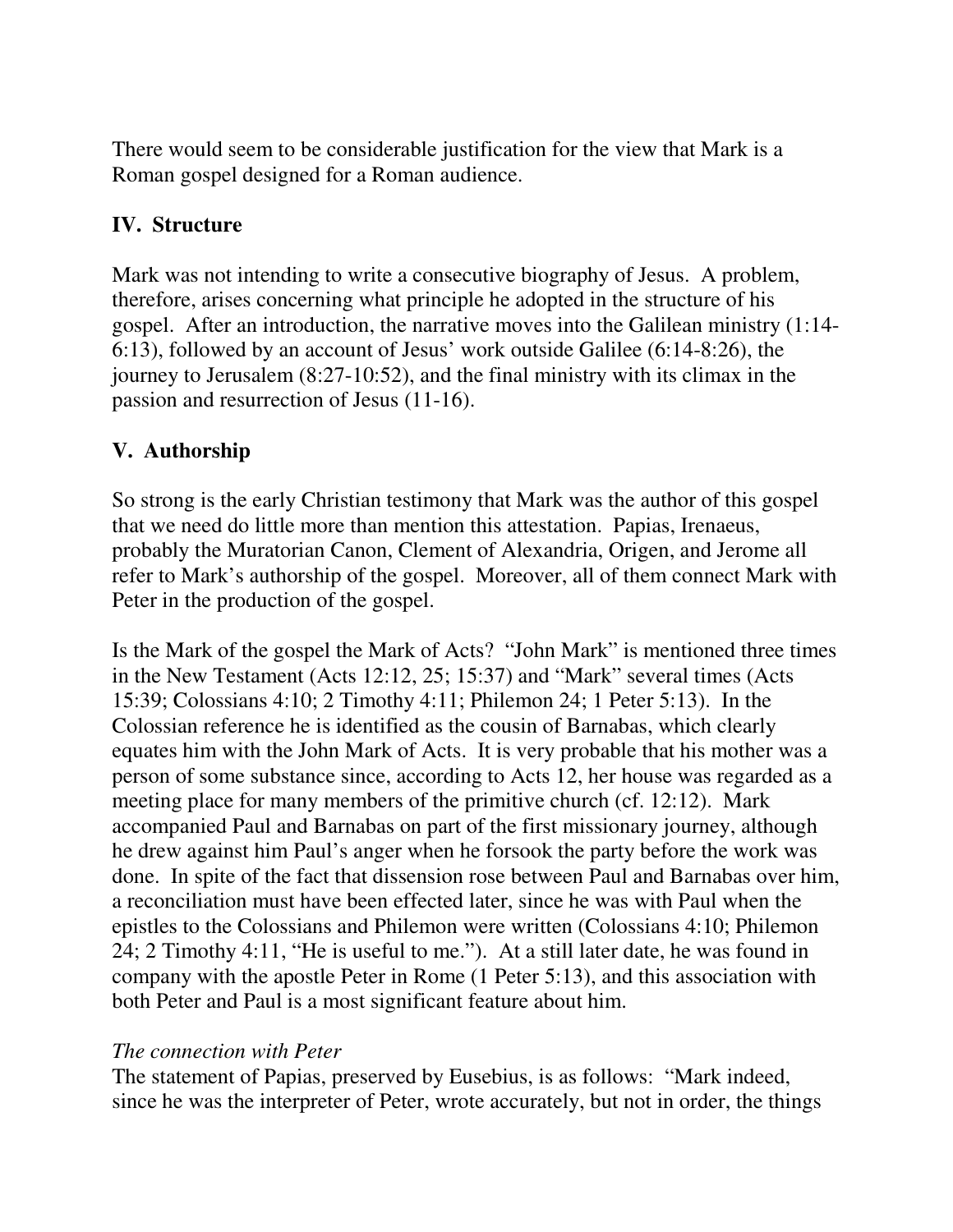either said or done by the Lord as much as he remembered. For he neither heard the Lord nor followed Him, but afterwards, as I have said, [heard and followed] Peter, who fitted his discourses to the needs [of his hearers] but not as if making a narrative of the Lord's sayings; consequently, Mark, writing some things just as he remembered, erred in nothing; for he was careful of one thing – not to omit anything of the things he had heard or to falsify anything in them." Papias clearly regarded Peter's preaching as the main source of Mark's witness. The relationship between Mark and Peter must be determined by the meaning of the word "translator/interpreter."

Attitude toward Peter is painfully honest. Peter is shown as disgraced or rebuked in most Markan references to him (8:27ff.; 9:5f.; 10:28ff.; 14:29ff.). Peter's own confessions of failure may account for these episodes. His name is significantly attached to certain parts of the record where the other gospels only give a vague reference to "they" or one of the disciples (1:36; 11:21; 16:7).

# **VI. Date**

It has already been noted that the early tradition is conflicting, one tradition maintaining that Mark wrote subsequent to the death of Peter and another holding that it was in Peter's lifetime that Mark's gospel was produced (reported by Irenaeus and Clement of Alexandria respectively). Since both of these traditions were early and were almost contemporaneous, there must have been uncertainty about the origin of Mark. In spite of the confidence of the majority of scholars that Mark must be dated AD 65-70, it is by no means impossible to maintain an earlier date. In fact, Harnack maintained a date before AD 60 and Allen a date before AD 50.

## **VII. The ending of the gospel**

The concluding chapter of the gospel presents a problem. The majority of manuscripts contain the full twenty verses, but most of these are late. The earliest Christian writings which show acquaintance with Mark assume their genuineness. And yet there is some important early evidence which suggests that the original ended at 16:8.

The two Alexandrian Uncial MSS, Vaticanus and Sinaiticus, end with 16:8. The following deduction may be made from this evidence: (1) the longer ending must have been attached to the gospel at a very early period in its history; and (2) there are some differences in the Greek style between 16:9-20 and the rest of the gospel.